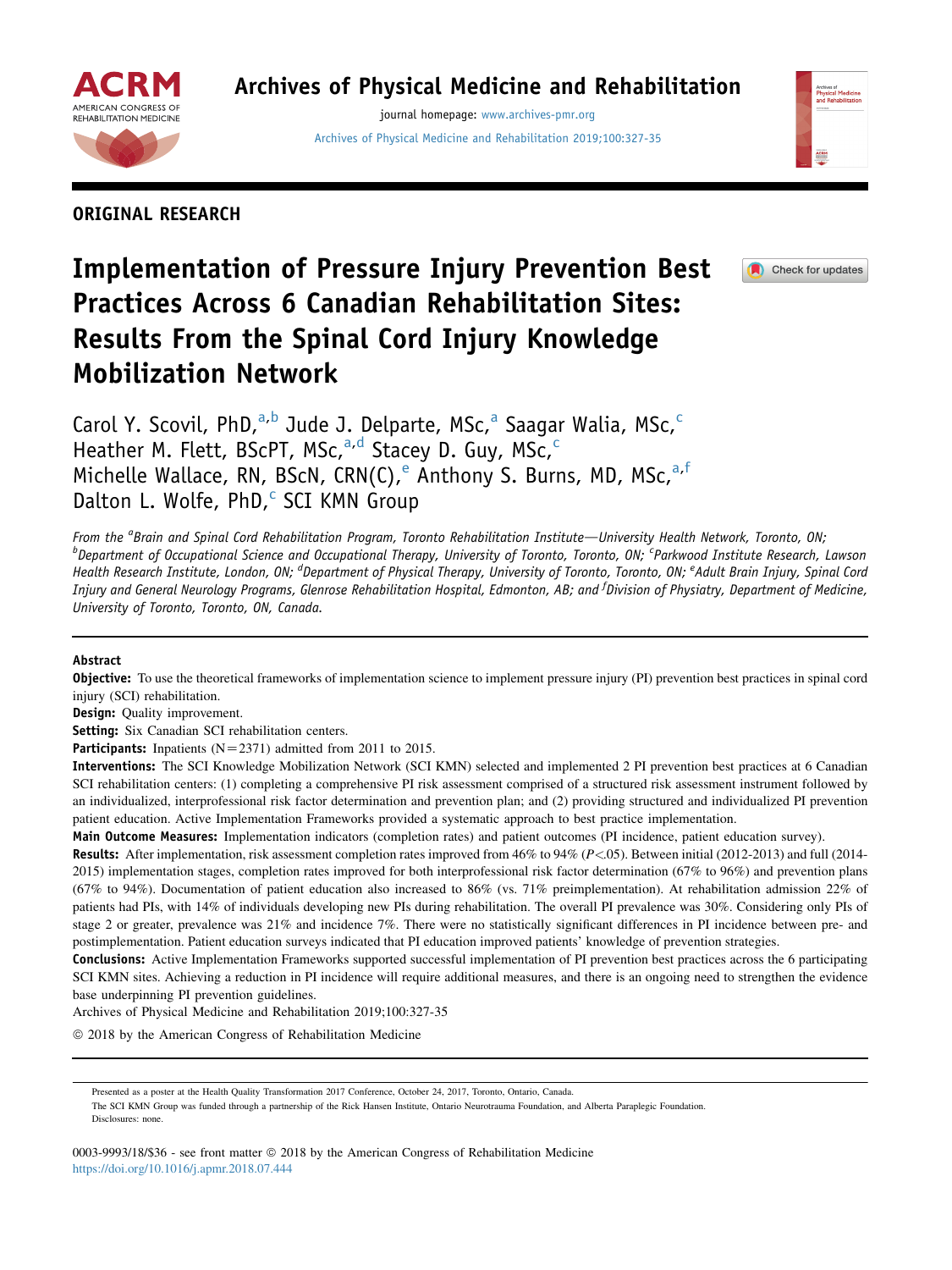Despite substantial investments in clinical research and best practice guideline development, translating evidence into clinical practice remains a significant challenge.<sup>[1](#page-7-0)</sup> The incorporation of existing evidence into routine clinical practice is poor<sup>[2](#page-7-0)</sup> and the pace slow.[3,4](#page-7-0) Prior studies in the context of spinal cord injury (SCI) rehabilitation underscore that simply publishing evidence or practice guidelines does little to affect practice.<sup>[5-7](#page-7-0)</sup> Instead, targeted implementation efforts are required to encourage uptake, and even then, results are mixed.<sup>[5,6,8-11](#page-7-0)</sup> The emerging field of implementation science provides structured frameworks to support successful implementation of evidence-based practices and increase the likelihood of sustained practice change.<sup>[12-15](#page-7-0)</sup> Implementation science is "the scientific study of methods to promote the systematic uptake of research findings and other evidencebased practices into routine practice, and, hence, to improve the quality and effectiveness of health services." $16(p.3)$  $16(p.3)$ 

The SCI Knowledge Mobilization Network (SCI KMN) is a community of practice currently comprising 7 rehabilitation centers across Canada. Since its inception in 2011, the primary focus of the SCI KMN has been to enhance the translation and incorporation of clinical best practices into routine SCI rehabilitation by building capacity and expertise in sustainable implementation. The SCI KMN used the Active Implementation Frameworks of the National Implementation Research Network (NIRN) (University of North Carolina at Chapel Hill $1^{17-20}$  $1^{17-20}$  $1^{17-20}$  and was supported by NIRN-affiliated consultants. By working collaboratively to translate and embed mutually prioritized best practices into clinical settings, participating sites in the SCI KMN aim to standardize and improve care for persons undergoing SCI rehabilitation across Canada.

The initial area of focus was pressure injury (PI) prevention, which was an identified priority of the funders. PIs are common and costly complications after SCI, which adversely affect quality of life,  $2^{1-23}$  cost of care,  $2^{4-27}$  and contribute to increased mortal-ity.<sup>[28,29](#page-7-0)</sup> In 2007, Medicare (the United States) estimated that each stage 3 or 4 PI added \$43,180 to a hospital stay.<sup>[30](#page-7-0)</sup> In 2011, the U.S. Agency for Healthcare Research and Quality reported the annual cost for PIs as  $$9.1-$11.6 billion.<sup>31</sup>$  $$9.1-$11.6 billion.<sup>31</sup>$  $$9.1-$11.6 billion.<sup>31</sup>$  In the United Kingdom, PIs accounted for approximately 4% of national health spending in 2000 (£1.4-£2.1 billion annually).<sup>[24](#page-7-0)</sup> In Australia, PI treatment accounted for approximately 1.9% of all public hospital funding for a total of \$983 million (Australian dollars) per year

| List of abbreviations:                                    |
|-----------------------------------------------------------|
| <b>FMC</b> Foothills Medical Centre                       |
| <b>GRH</b> Glenrose Rehabilitation Hospital               |
| IRDLM Institut de Réadaptation Gingras-Lindsay-de-        |
| Montréal                                                  |
| IRDPQ Institut de Réadaptation en Déficience de           |
| Physique de Québec                                        |
| <b>IRGLM</b> Institut de Réadaptation Gingras-Lindsay-de- |
| Montréal                                                  |
| <b>NIRN</b> National Implementation Research Network      |
| PI pressure injury                                        |
| PI-SJHC Parkwood Institute-St. Joseph's Health            |
| Centre                                                    |
| SCI spinal cord injury                                    |
| SCI KMN Spinal Cord Injury Knowledge Mobilization         |
| <b>Network</b>                                            |
| <b>SCIPUS</b> Spinal Cord Injury Pressure Ulcer Scale     |
| TRI-UHN Toronto Rehabilitation Institute-University       |
| <b>Health Network</b>                                     |

during  $2012-2013<sup>32</sup>$  $2012-2013<sup>32</sup>$  $2012-2013<sup>32</sup>$  Compared to PI treatment, PI prevention is thought to be more cost-effective with estimated expenditures less than a tenth of that of caring for an individual with  $PI^{28}$ .

Despite the importance of PI prevention after SCI, studies indicate that in many circumstances clinical practice fails to align with the available evidence or guidelines. $8,33,34$  Barriers limiting the translation of evidence into routine practice include inconsistency in practice across clinicians,  $8,33,34$  clinician resistance to change and the accompanying receptivity to learning new skills, $\frac{8}{3}$  $\frac{8}{3}$  $\frac{8}{3}$ time required to learn and implement new skills,<sup>[8](#page-7-0)</sup> and limited organizational support.<sup>[8,34](#page-7-0)</sup> Below we describe the experience of the SCI KMN and associated outcomes related to the systematic implementation<sup>[17-19](#page-7-0)</sup> of 2 PI prevention best practices identified from clinical practice guidelines. $35-37$  Implementation was based on theoretical frameworks from the academic discipline of implementation science. Primary outcomes were indicators which reflected the successful implementation of selected practices (eg, practice completion rates), whereas secondary outcomes addressed patient outcomes (eg, PI incidence).

## Methods

The 6 participating SCI KMN sites were Glenrose Rehabilitation Hospital (GRH, Edmonton, Alberta), Foothills Medical Centre (FMC, Calgary, Alberta), Parkwood Institute - St. Joseph's Health Care (PI-SJHC, London, Ontario), Toronto Rehabilitation Institute - University Health Network (TRI-UHN, Toronto, Ontario), Centre Intégré Universitaire de Santé et de Services Sociaux du Centre-Sud-de- l'île-de-Montréal-Institut de Réadaptation Gingras-Lindsay-de-Montréal (IRGLM, Montréal, Québec), and Centre Intégré Universitaire de Santé et de Services Sociaux de la Capitale-Nationale-Institut de Réadaptation en Déficience Physique de Québec (IRDPQ, Québec City, Québec). A seventh site, Stan Cassidy Centre for Rehabilitation in Fredericton, New Brunswick, joined the SCI KMN after PI best practice implementation. All sites are specialized rehabilitation centers with beds dedicated to patients with traumatic and nontraumatic SCI. Characteristics of the rehabilitation centers and baseline PI practices have been summarized elsewhere.<sup>[38](#page-8-0)</sup>

#### Implementation methods

After the identification and selection of specific practices for implementation (described below), the SCI KMN enlisted the expertise of NIRN consultants who provided training and mentorship to each site in the application of Active Implementa-tion Frameworks.<sup>[12,17-19](#page-7-0)</sup> The use of the Active Implementation Frameworks within the context of the SCI KMN has been previously described<sup>[18](#page-7-0)</sup> and briefly consisted of the following:

(1) Site implementation team: Each participating site established a team led by a knowledge mobilization specialist and site lead(s), which was accountable for implementing and sustaining new practices. The knowledge mobilization specialist was a dedicated role supported by the funders to coordinate implementation activities and provide logistical support and leadership. Training and support in content expertise (implementation science) was provided by NIRN. Teams varied in size and composition between sites (4-10 members), depending on local needs and staff availability, and could include clinical staff, hospital leadership, and individuals with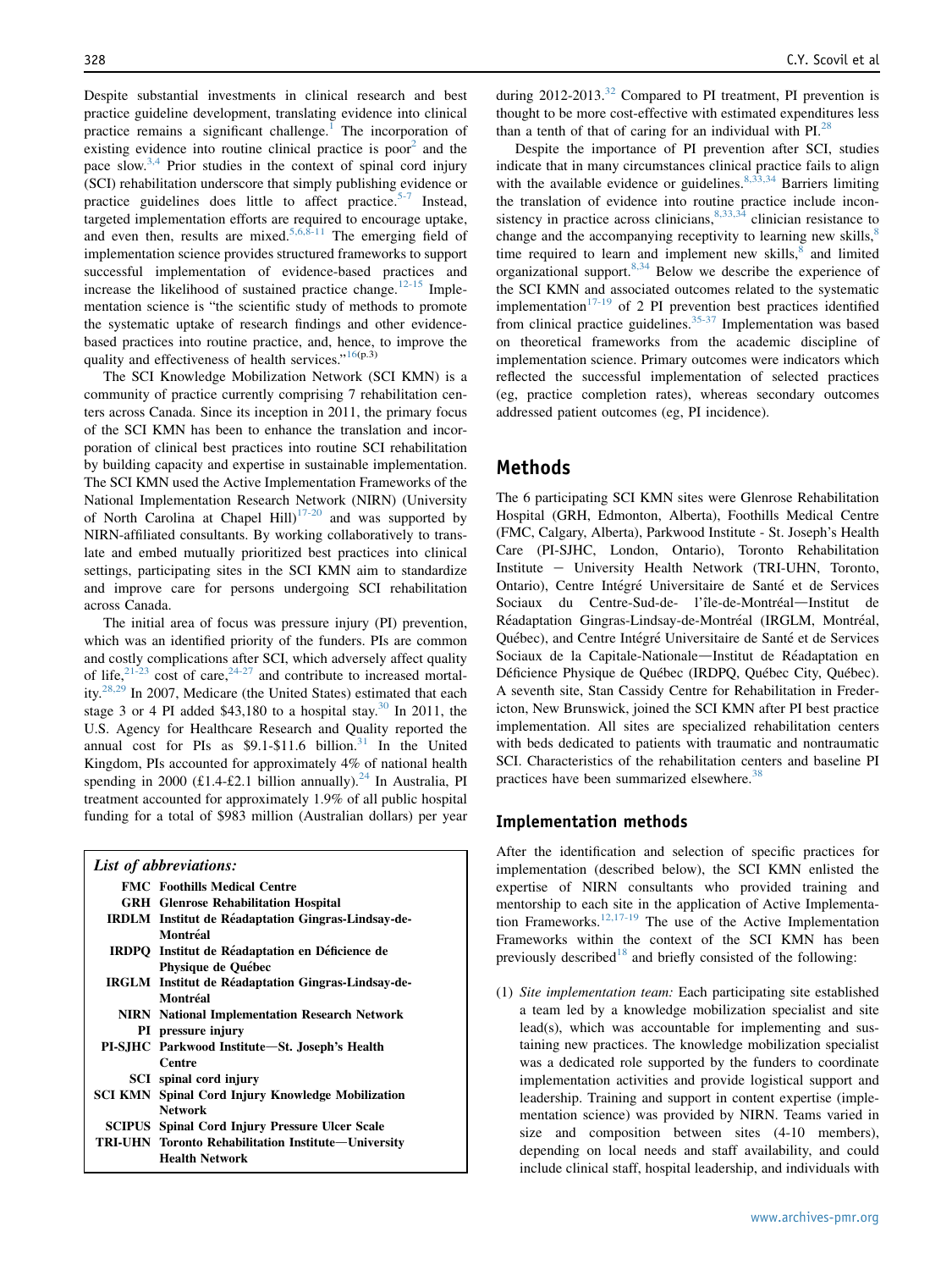SCI. The site implementation team ensured that implemented processes were relevant within the local context, using a practice profiling tool. $^{12}$  $^{12}$  $^{12}$ 

- (2) Implementation drivers: Implementation drivers (eg, staff competency, leadership, organizational) are facilitators required for successful implementation.<sup>[19](#page-7-0)</sup> The state of key implementation drivers was assessed at each site using a structured drivers analysis at multiple time points. After gaps were identified, site-specific action plans were created to address deficiencies and support clinicians through the required practice change.
- (3) Stages of implementation: Stages of implementation include exploration (determining what to implement), installation (how to implement), initial implementation (trialing and adapting the practice), and full implementation (sustaining practice).[39](#page-8-0) The stages of implementation within the SCI KMN have been previously described.<sup>[18](#page-7-0)</sup>
- (4) Improvement cycles: Data-driven improvement cycles were conducted throughout implementation stages.<sup>12</sup> Processes were refined through auditing of implementation results and providing feedback to staff members.

#### Practice selection and operationalization

During exploration, 48 candidate best practices for implementation were identified using 3 existing PI practice guidelines.  $35-37$ A modified Delphi process<sup>[18](#page-7-0)</sup> was then employed to build consensus and select specific best practices for implementation. The Delphi process included clinician, administration, research, consumer and funder perspectives. The following practices were selected based on evidence, importance, need, feasibility, sustainability, and scalability:

- (1) Completion of a comprehensive PI risk assessment and prevention plan comprising the following:
	- a. Structured risk assessment instrument
	- b. Interprofessional risk factor determination and prevention plan
- (2) Provision of PI prevention education to patients, incorporating the following elements:
	- a. Structured group educational sessions
	- b. Educational materials (handouts, online resources)
	- c. Unstructured, individualized education (one-on-one, bedside)

In the installation stage, best practices were translated into concrete activities that met the needs of each respective site. To accomplish this, a Central Operationalization Team, comprising SCI KMN leadership and knowledge mobilization specialists from each site, was formed. The team broke down selected practices into actionable items with the goal of achieving a base level of standardization, while allowing some site-specific variation in the approach to implementation. The latter was an acknowledgement of site-specific differences in the environment, preimplementation practices, and barriers to implementation, which necessitated sitespecific action plans as described above. In other words, although there was agreement regarding what to implement, some flexibility was allowed regarding how to implement.

Sites were given the option of implementing 1 of 2 PI risk assessment scales previously recommended for use with SCI.<sup>[36](#page-7-0)</sup> Three sites with mixed neurorehabilitation units [\(table 1](#page-3-0)) selected the Braden, $40$  a general risk assessment scale already in

use at their sites. The other 3 sites with dedicated SCI beds implemented the SCI Pressure Ulcer Scale  $(SCIPUS)$ ,<sup>[41](#page-8-0)</sup> a risk assessment scale specific to SCI. Formatting and operational definitions of the SCIPUS were agreed on by the 3 sites to ensure consistency.[19](#page-7-0) Target completion time for the Braden was within 24 hours of admission, whereas the SCIPUS was to be completed within 72 hours of admission due to the requirement for laboratory test results (serum albumin, glucose, hematocrit).

Site-specific forms, highlighting PI risk factors and consolidating actionable prevention strategies, were created to facilitate completion of the interprofessional prevention plan by increasing ease and efficiency for clinicians. The process for completion of the prevention plan needed to meet the following criteria: (1) completion within 10 days of admission for high-risk individuals (Braden score  $\langle 13 \text{ or SCIPUS score } \rangle$ ); (2) inclusion of physical environment, demographic, physical, medical, and psychosocial PI risk factors; (3) identification of possible prevention strategies; and (4) completion by at least 4 members of relevant professions (eg, doctors, nurses, physical therapists, occupational therapists, dietitians/nutritionists, social workers, psychologists). Prevention plan forms were refined through improvement cycles in the initial implementation stage. Final site-specific forms are provided in supplemental appendix S1 (available online only at <http://www.archives-pmr.org/>). Prevention plan completion was supported by training, coaching, mentorship, and feedback provided to members of the interprofessional teams.

The second implemented practice was the provision of education addressing PI prevention to patients (and family members) through group classes, educational materials, and unstructured one-on-one education. Components of education included skin health, skin inspections, PI risk factors, and prevention strategies. Education needed to incorporate adult learning principles and ensure materials were written at a sixth-grade reading level. Education satisfaction rates were evaluated using a customized 4-question survey, completed within 2 weeks of discharge.

#### Data collection and analysis

PI implementation activities were reviewed by site research ethics boards. At 3 sites (TRI-UHN, IRGLM, IRDPQ) implementation actives were deemed quality improvement and granted exemption status. At the remaining sites (GRH, FMC, PI-SJHC) approval was granted by their institutional research ethics boards.

Data were abstracted from the charts of 341 patients preimplementation (discharge dates 2011-early 2012) and 2030 patients postimplementation (discharge dates 2012-2015; TRI-UHN 2012-2014), and entered into a secure online, centralized data collection platform. Implementation was initiated at slightly different time points for each site (2012-2013). To evaluate changes over time, postimplementation data from initial implementation (2012-2013) was compared to data after full implementation (2014-2015).

Completion rates were retrospectively determined for the risk assessment instruments and interprofessional prevention plan. For the purpose of data collection, the interprofessional risk factor determination and prevention plan form was considered complete if 4 or 5 (depending on site) different professions completed it within 10 days of admission. The plan was considered partial if it was completed by at least 1 profession and late if it was completed after 10 days postadmission. Data regarding the delivery of patient education was retrospectively collected from a variety of sources including medical charts, attendance logs from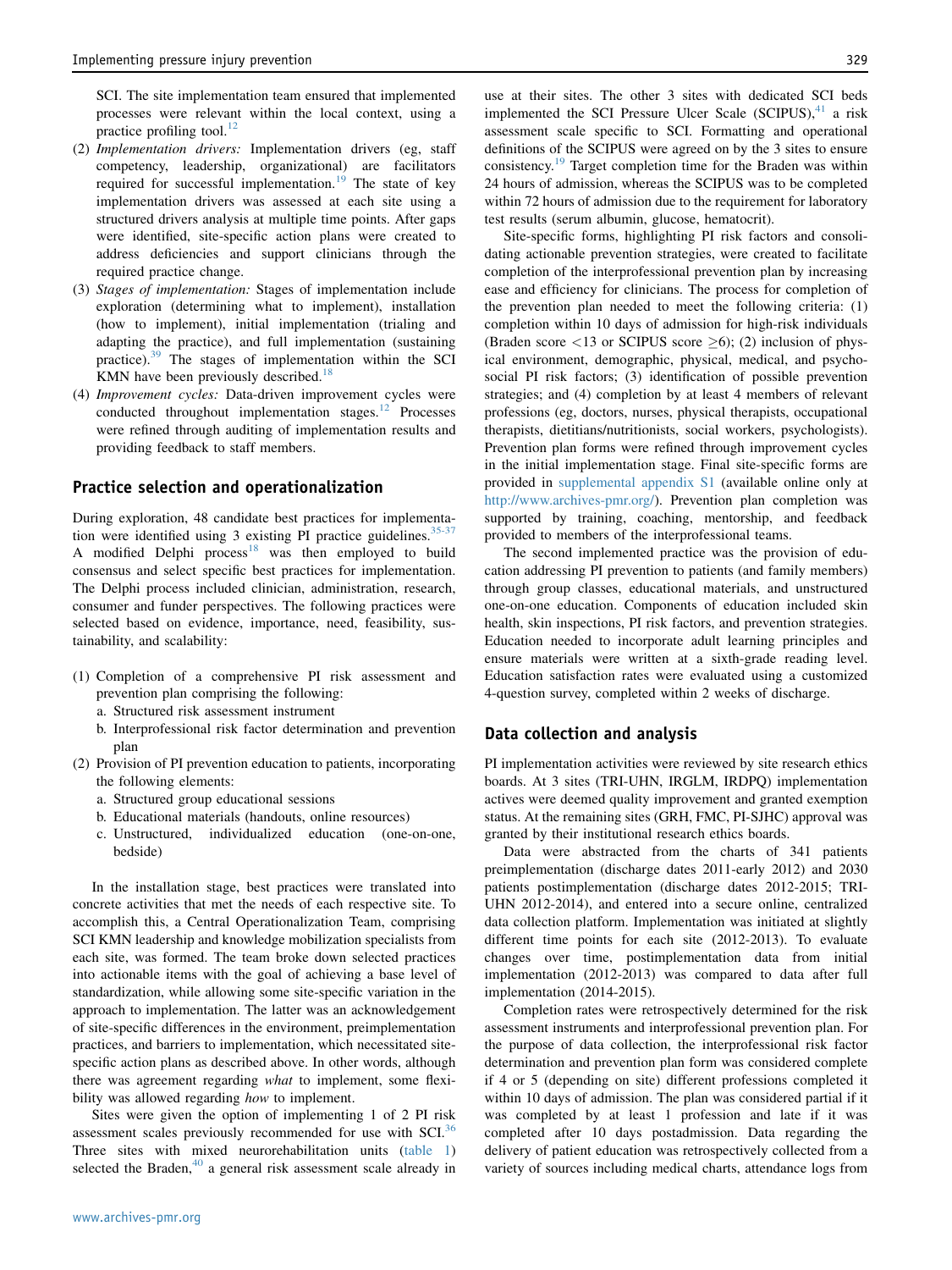<span id="page-3-0"></span>

| Demographics for each site and entire cohort<br>Table 1 |  |
|---------------------------------------------------------|--|
|---------------------------------------------------------|--|

| $1000C +$<br><b>Demographies</b> for each site and entire conore |            |             |              |                |               |              |                |      |
|------------------------------------------------------------------|------------|-------------|--------------|----------------|---------------|--------------|----------------|------|
|                                                                  | <b>FMC</b> | <b>GRH</b>  | <b>IRDPO</b> | IRGLM          | TRI-UHN       | PI-SJHC      | <b>Overall</b> | n    |
| Men, %                                                           | 73         | 73          | 72           | 71             | 66            | 66           | 69             | 2371 |
| Traumatic SCI, %                                                 | 55         | N/A         | N/A          | 60             | 36            | 33           | 45             | 1855 |
| Paraplegia, %                                                    | 53         | N/A         | N/A          | 51             | 56            | 56           | 54             | 1723 |
| Complete injury, %                                               | 28         | N/A         | N/A          | 21             | 13            | 13           | 17             | 1693 |
| Preimplementation (n)                                            | 50         | 52          | 50           | 70             | 69            | 50           | 341            | 341  |
| Postimplementation (n)                                           | 165        | 188         | 211          | 467            | 741           | 258          | 2030           | 2030 |
| Unit type                                                        | Mixed      | Mixed       | Mixed        | <b>SCI</b>     | SCI           | <b>SCI</b>   |                | 2371 |
| Number of SCI beds                                               | 15         | 15          | 26           | 25             | 60            | 15           | 156            |      |
| Age $(y)$                                                        | 48.6(18)   | 51.4 (18.8) | 53.8 (18.9)  | 51.8(18.3)     | 53.9(18.3)    | 57.3(16.8)   | 53.1(18.3)     | 2371 |
| Braden score                                                     | 15.9(2.6)  | 16.3(2.6)   | 16.7(3.1)    | 17.7 $(2.8)^*$ | $17.7(2.9)$ * | 16.7 $(4)^*$ | 16.5(2.9)      | 794  |
| SCIPUS score                                                     | N/A        | N/A         | N/A          | 9.3(2.7)       | 8.3(2.6)      | 8.9(2.7)     | 8.7(2.7)       | 1359 |
| Length of stay (d)                                               | 75 (51)    | 63(35)      | 77 (55)      | 64 (39)        | 64 (39)       | 52(35)       | 65 (42)        | 1854 |

NOTE. Information on injury characteristics was not available for 2 sites (GRH, IRDPQ). Unit type indicates whether SCI patients were treated in a dedicated SCI rehabilitation unit or in a mixed neurorehabilitation unit. SDs are in parentheses. The final column indicates the total number (n) of patients with demographic information available for each row of data.

Collected preimplementation only.

class sessions, and self-report from a discharge survey (postimplementation only). Data for PI prevalence, incidence, location, and stage (National Pressure Ulcer Advisory Panel guidelines) were retrospectively abstracted from patient charts.<sup>[42](#page-8-0)</sup> Group comparisons pre- and postimplementation were completed using chi-square or  $t$  tests as appropriate. Descriptive statistics and analyses were completed using SAS Enterprise Guide 5.1 running SAS  $9.2<sup>a</sup>$ 

## Results

#### Demographics

Cohort demographics are summarized in table 1. Sex distribution was comparable across sites (range of 66%-73% men). Mean age was 53 years with PI-SJHC having a higher mean age (57y) and FMC having a lower mean age (49y) compared to other sites  $(P<.05)$ . There was moderate variation in the proportion of traumatic SCIs (range 33%-60%) and complete injuries (range 13%-28%); however, the proportion of individuals with paraplegia was comparable (range 51%-56%). Mean length of stay was 65 days (range 52-75), with PI-SJHC having a significantly shorter stay than all sites except GRH. Mean SCIPUS scores (range 8.3-9.3) and Braden scores (range 15.9-17.7) were similar across sites.

Sex proportions were similar preimplementation (73% men) and postimplementation (68% men). Pre- and postimplementation differences were observed for proportions of paraplegia (47% vs 55%)  $[\chi^2(1, n=1723)=4.31; P<.05]$ , traumatic injuries (52% vs 43%)  $[\chi^2(1, n=1855)=5.62; P<.05]$ , and complete injuries (31%) vs 15%)  $[\chi^2(1, n=1693)=25.57; P<.05]$ . For sites using the Braden, there were no differences in scores from pre- to postimplementation.

#### Best practice implementation

Pre- and postimplementation completion rates for the SCIPUS and Braden were evaluated (supplemental fig S1, available online only at [http://www.archives-pmr.org/\)](http://www.archives-pmr.org/). Overall risk assessment completion rates improved from pre- (45.7%) to postimplementation

(93.7%)  $[\chi^2(1, n=2371)=5425; P<.05]$ . Postimplementation completion rates were higher for the Braden (98.6%) compared to the SCIPUS (91.8%)  $[\chi^2(1, n=2030)=31.5; P<.05]$ . Neither the SCIPUS nor Braden completion rates and scores changed from initial to full implementation  $(P>0.05)$ .

Completion rates increased for the implemented interprofessional PI best practices from initial to full implementation (supplemental fig S2, available online only at [http://www.archives](http://www.archives-pmr.org/)[pmr.org/](http://www.archives-pmr.org/)). Completion of interprofessional risk factor determination improved from 30% to 37%  $[\chi^2 = (1, n = 1751) = 11.94; P < .05]$ , whereas completion of the interprofessional prevention plans increased from 23% to 29%  $[\chi^2 = (1, n = 1752) = 6.62; P < .05]$ . When considering both partial and late completion, interprofessional risk factor determination completion rates improved from 67% to 96%  $[\chi^2 = (1, n = 1751) = 272.94; P < .05]$ , whereas completion of interprofessional prevention plans improved from 67% to 94%  $[\chi^2 = (1, n = 1752) = 230.15; P < 0.05]$ .

The available documentation of educational practices suggested an increase from preimplementation to full implementation in the delivery of educational materials (42% to 74%)  $[\chi^2(1, n=1091)]$  $=$  52.56; P < 05] and unstructured individualized education (69% to 83%)  $[\chi^2 (1, n=1198) = 19.71; P < .05]$ , but not for attendance to structured class-based education (43% vs 50%; P>.05) (see supplemental fig S2). When considering the provision of at least 1 type of patient education, there was an increase from 71% to 86% preimplementation to full implementation  $[\chi^2 (1, n=1238) = 30.18;$  $P \le 0.05$ ]. Responses to patient surveys [\(table 2\)](#page-4-0) revealed significant improvements from initial to full implementation for 2 of 4 items-receiving information and learning skills about skin care that were right for them  $[F<sub>1,523</sub>=4.79; P<.05)$  and in a format that met their needs  $[F_{1,520} = 3.44; P < .05]$ . No differences were found for the other survey questions  $(P>0.05)$ .

#### Pressure injury incidence and prevalence

PI incidence and prevalence data are summarized in [table 3](#page-4-0). A total of 1236 PIs were documented in 719 patients (30.3%) with 219 patients (9.2%) having  $>1$  PI. At rehabilitation admission, 533 patients (22.5%) had PIs, whereas 328 patients (13.8%) developed PIs during rehabilitation. The incidence of stage 2 or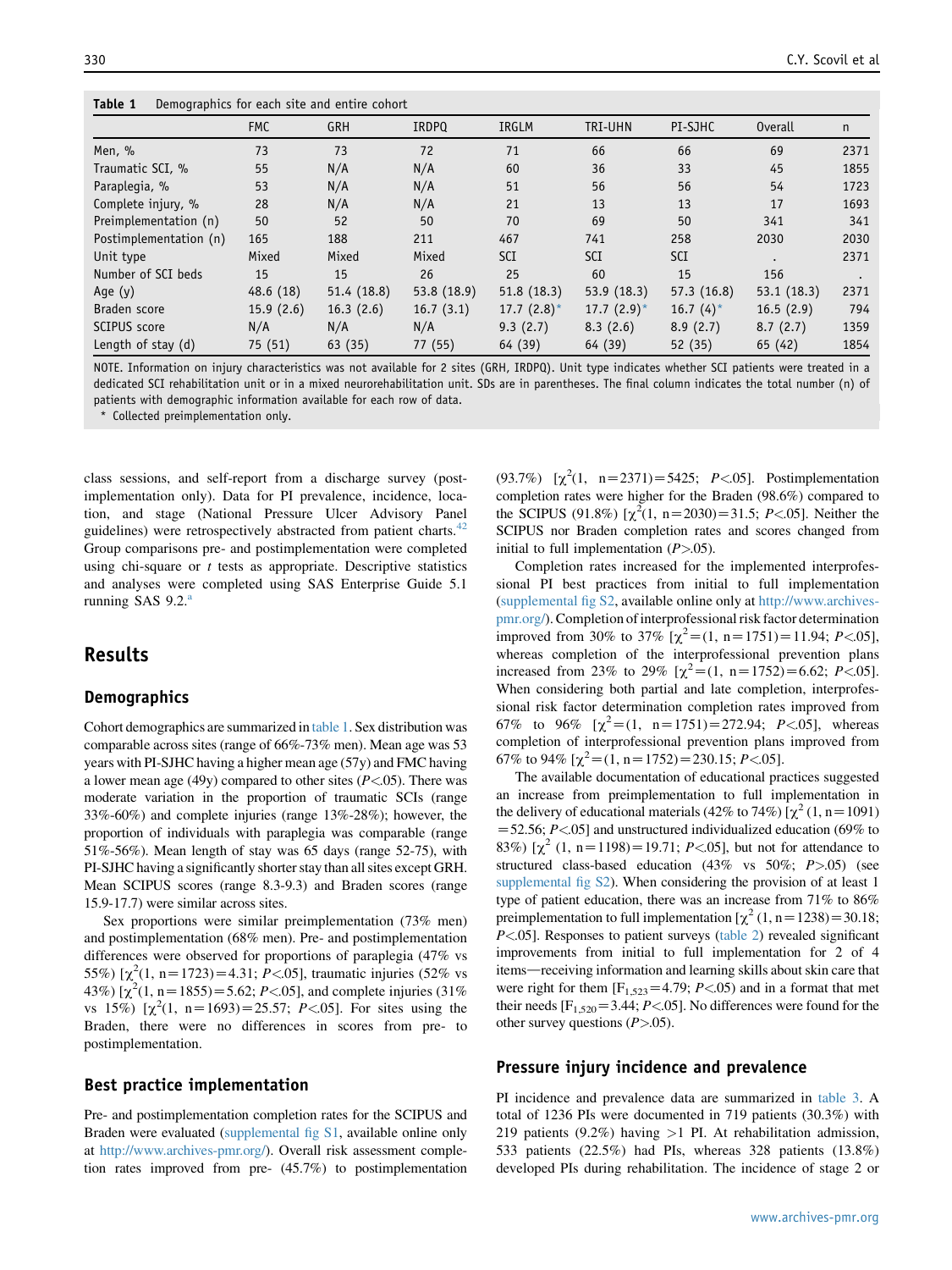<span id="page-4-0"></span>Table 2 Patient Education Survey results for initial and full implementation periods

| Survey Question                                                                    | Initial    | <b>Full</b>     |     |
|------------------------------------------------------------------------------------|------------|-----------------|-----|
| I received information and learned skills about skin care that are right for me.   | 3.37(0.85) | 3.52 $(0.75)^*$ | 523 |
| I understood the information about skin care that was provided to me.              | 3.48(0.78) | 3.56(0.72)      | 521 |
| The way I received information and learned skills met my needs (eq, group classes, | 3.41(0.81) | 3.56 $(0.69)$ * | 520 |
| written material, individualized teaching).                                        |            |                 |     |
| I will use the skills and information about skin care in my daily life.            | 3.51(0.73) | 3.62(0.67)      | 523 |

NOTE. Patients responded at discharge to each question on a 5-point Likert scale of 0-4, where 0 indicated completely disagree and 4 indicated completely agree. Data are presented as: mean (SD).

Denotes significant difference.

greater PIs during rehabilitation was  $7.2\%$  (n=66). Including PIs present at admission, 21% of patients had at least 1 stage 2 or greater PI during rehabilitation. The anatomical distribution of observed PIs is provided in [table 4.](#page-5-0) PIs typically involved the lower body with the buttocks, coccyx, and sacrum accounting for 53.5% of observed PIs. The next most common location was the heel (15.4%). Most PIs involved the midline (44.9%) with no differences in PIs on the left (26.3%) versus the right side (26%). The change in PI incidence pre- to postimplementation was not statistically significant for PIs of any stage (17% vs 13.3%)  $[\chi^2(1, \chi^2(1)]$  $n=2371$ ) $=3.21; P>0.05$ ] or PIs stage 2 or greater (7.0% vs 7.2%)  $[\chi^2 (1, n=2371)=0.01; P>0.05]$ .

## **Discussion**

The SCI KMN is a pan-Canadian initiative currently consisting of 7 SCI inpatient rehabilitation programs, 6 programs at the time of data collection. Participating sites worked collaboratively to improve and harmonize care to individuals participating in SCI inpatient rehabilitation in Canada. Here we describe our experience and outcomes related to implementing identified practices across sites in a standardized fashion, supported by the theoretical framework of the emerging discipline of implementation science. The initial area of focus was PI prevention, which was an identified priority of the funders. Two of the following best practices were identified and selected for implementation: (1) completion of a PI risk assessment instrument followed by the completion of an interdisciplinary risk factor determination and prevention plan; and (2) provision of PI prevention education to patients. The objective was to implement and ensure the consistent performance of the selected practices across participating sites.

The outcomes of the 4-year initiative are described for 2371 individuals participating in SCI inpatient rehabilitation. The 6 participating sites differed in size, unit type (dedicated SCI vs mixed neurorehabilitation), and some demographic variables (see [table 1\)](#page-3-0). There were, however, no intersite differences for mean Braden and SCIPUS scores, suggesting a comparable PI risk at rehabilitation admission. Interestingly, patient demographics differed between pre- (2011-2012) and postimplementation (2012- 2015) cohorts. Postimplementation, patients were more likely to be paraplegic, nontraumatic, and incomplete. These differences may be due to the changing demographics of SCI in Canada, with nontraumatic and incomplete SCI becoming increasingly common.[38](#page-8-0) Despite these differences, PI risk (reflected by Braden scores) and incidence was similar pre- and postimplementation.

Injury completeness is a known PI risk factor.<sup>[28,43,44](#page-7-0)</sup> With the postimplementation cohort having fewer individuals with complete injuries compared to the preimplementation cohort (15% vs 31%), a lower incidence rate may have been expected in the absence of practice change. Despite this, incidence remained unchanged. Similarly, an increased incidence of paraplegia might be expected to decrease PI incidence due to increased mobility associated with preserved upper extremity function.

#### Best practice implementation

As discussed in the introduction, there are considerable challenges associated with translating and implementing practices in the clinical realm, particularly when the desired scale involves

| Table 3        | PI incidence and prevalence  |                           |                              |                           |                               |                            |
|----------------|------------------------------|---------------------------|------------------------------|---------------------------|-------------------------------|----------------------------|
| $n = 2371$     | Admission<br>(% of Patients) | Admission<br>(No. of PIs) | Incidence<br>(% of Patients) | Incidence<br>(No. of PIs) | Prevalence<br>(% of Patients) | Prevalence<br>(No. of PIs) |
| Stage 1        | 4.9                          | 140                       | 7.0                          | 215                       | 10.6                          | 337                        |
| Stage 2        | 11.9                         | 354                       | 6.5                          | 213                       | 16.9                          | 571                        |
| Stage 3        | 2.2                          | 58                        | 0.4                          | 11                        | 2.9                           | 76                         |
| Stage 4        | 1.7                          | 40                        | 0.0                          |                           | 2.0                           | 51                         |
| Unstageable    | 1.3                          | 38                        | 0.1                          | 2                         | 0.4                           | 12                         |
| DTI            | 0.8                          | 19                        | 0.5                          | 14                        | 1.4                           | 37                         |
| Unknown        | 2.9                          | 92                        | 1.2                          | 39                        | 4.2                           | 152                        |
| Any stage      | 22.5                         | 741                       | 13.8                         | 495                       | 30.3                          | 1236                       |
| Stage $\geq$ 2 | 16.2                         | 601                       | 7.2                          | 280                       | 21.0                          | 899                        |

NOTE. Prevalence was defined as individuals with a PI present at any time point during rehabilitation. Incidence was defined as the development of a new PI during rehabilitation, regardless of whether the individual already had a PI at admission. Stage > 2 indicates patients who had at least 1 PI of stage 2 or greater (including unstageable and DTI, but not unknown).

Abbreviation: DTI, deep tissue injury.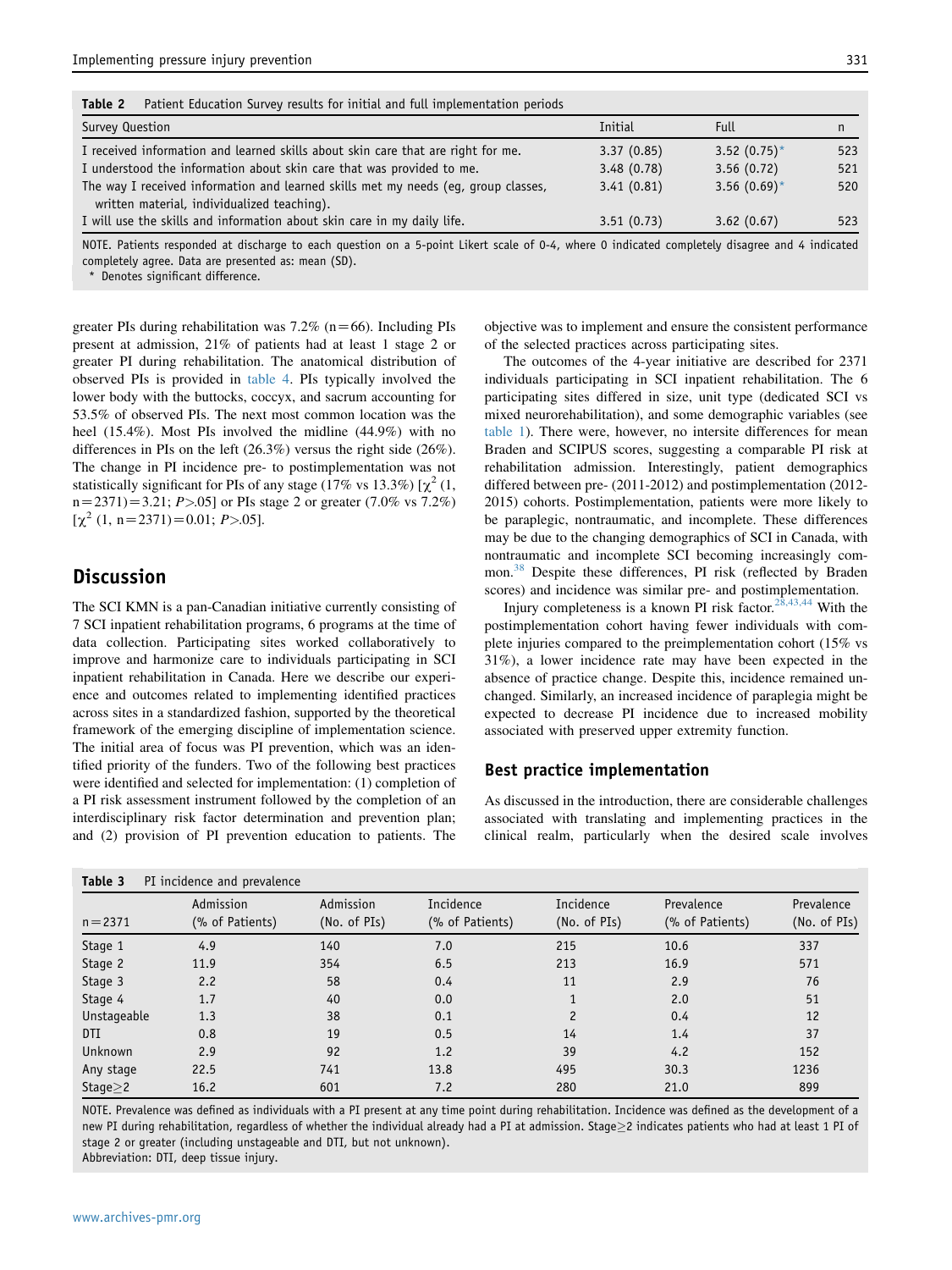| Lower Core      |            | Lower Extremity        |            |  |  |
|-----------------|------------|------------------------|------------|--|--|
| <b>Buttocks</b> | 206(16.7)  | Foot (nonspecific)     | 69(5.6)    |  |  |
| Gluteal fold    | 55 (4.4)   | Heel                   | 190 (15.4) |  |  |
| Coccyx          | 258 (20.9) | Ankle                  | 39(3.2)    |  |  |
| Sacrum          | 196 (15.9) | Lower leg              | 20(1.6)    |  |  |
| Genitals        | 10(0.81)   | Knee                   | 14(1.1)    |  |  |
| Groin           | 14(1.1)    | Thigh                  | 28(2.3)    |  |  |
| Anus            | 3(0.24)    | Hip                    | 16(1.3)    |  |  |
| Upper Core      |            | <b>Upper Extremity</b> |            |  |  |
| <b>Back</b>     | 20(1.6)    | Hand (nonspecific)     | 4(0.32)    |  |  |
| Scapula         | 6(0.49)    | Wrist                  | 2(0.16)    |  |  |
| Abdomen         | 6(0.49)    | Elbow                  | 25(2)      |  |  |
| Breast/chest    | 14(1.1)    | Armpit                 | 2(0.16)    |  |  |
| <b>Neck</b>     | 3(0.24)    | Arm                    | 2(0.16)    |  |  |
| Head            | 26(2.1)    | Shoulder               | 1(0.08)    |  |  |

<span id="page-5-0"></span>Table 4 Anatomical distribution of pressure injuries observed during SCI rehabilitation

NOTE. Data are presented as n (%). The locations of 7 pressure injuries were unknown.

multiple sites and environments. Outcomes for key process indicators suggest that the application of implementation science and accompanying Active Implementation Frameworks led to meaningful improvements in the completion of targeted practices at participating SCI KMN sites. The use of structured approaches to implementation, with sound theoretical underpinnings, can therefore play an important role in promoting the adoption of desired practices in the clinical context with the desired fidelity. Frameworks, such as the one advocated for by NIRN, systematically address barriers and identify facilitators for successful best practice implementation. Other frameworks explored by the SCI KMN included Consolidated Framework for Implementation Research,<sup>[14](#page-7-0)</sup> Promoting Action on Research Implementation in Health Sciences,<sup>[45](#page-8-0)</sup> Knowledge to Action,<sup>[46](#page-8-0)</sup> and Lean.<sup>[47](#page-8-0)</sup>

After implementation, there was a substantial improvement in risk assessment instrument completion rates (see supplemental fig S1). Preimplementation, PI risk assessment instruments were completed for less than half of admitted patients despite being required hospital policy at all sites. Postimplementation completion rates were lower for the SCIPUS compared to Braden (92% vs 99%), which is likely attributable to the fact that the SCIPUS requires laboratory results for completion. The SCIPUS was also a new instrument which required training for completion, in contrast to the Braden with which clinical staff were already familiar.

Multiple best practice guidelines recommend interprofessional approaches to PI prevention and treatment. $35-37$  Compared to completion of the risk assessment instruments (Braden or SCI-PUS), ensuring completion of the interprofessional risk factor determination and prevention plan was a challenge. Prevention plans were considered interprofessional when completed by at least 4 professions. Although completion rates increased from 30% to 37% for high-risk individuals from initial to full implementation, absolute rates remained low. Prevention plans were not performed preimplementation. The primary barrier was the requirement for 4 or 5 individuals (disciplines) to contribute to the plan. When the criteria for completion were loosened to accommodate fewer than 4 professions (partially complete) or late completions (>10d), completion rates improved from initial to full implementation for both interprofessional risk factor determinations (67% to 96%) and prevention plans (67% to 94%). It should also be acknowledged that achieving true interprofessional collaboration is a challenge. The true process may have been better characterized as multidisciplinary (individuals of different disciplines determining actionable strategies) than interprofessional (a collaborative team of members with different expertise determining an overarching plan).

Available documentation also suggested that patient education was enhanced. From preimplementation to full implementation, the documented provision of educational materials (42% to 74%) as well as individualized one-on-one education (69% to 83%) increased, but not class attendance (see supplemental fig S2). Overall, the documentation of at least 1 educational activity increased preimplementation to full implementation (71% to 86%). Postimplementation documentation of patient education did include additional sources (eg, discharge patient survey), which could have artificially inflated numbers. Practice change may have been reflected by small but significant improvements (initial to full implementation) in patient responses to survey items which addressed whether personalized information about PI prevention was provided in a format that met patient needs (see [table 2](#page-4-0)). Ceiling effects (satisfaction scale from 0 to 4) may have masked changes for other survey items, particularly given that participants were generally positive during initial implementation.

#### PI incidence and prevalence

Although the primary intent of the SCI KMN initiative was to implement identified best practices (and related processes) at participating sites in harmonized fashion, data were collected on the related secondary outcomes of PI incidence and prevalence. Not surprisingly, PIs were a common occurrence at participating SCI KMN sites. At admission, 22% of individuals had PIs and an additional 14% developed new PIs during rehabilitation, with an overall prevalence of 30% (see [table 3\)](#page-4-0). When limited to PIs of stage 2 or greater, incidence was 7% and prevalence was 21%. Previous studies reported similar findings for acute and rehabili-tation SCI settings.<sup>[48-52](#page-8-0)</sup> The coccyx, buttocks, sacrum, and heels were the most common locations for PI development, together comprising two-thirds of observed PIs (see table 4). These are commonly reported sites for PI development after SCI.<sup>[48-51](#page-8-0)</sup> The remaining PIs were distributed in small percentages over 18 additional anatomical locations. The large cohort size provided a more representative distribution for infrequently cited PI locations, compared to smaller studies.

Despite improved completion rates for PI risk assessment and prevention plans, the reduction in PI incidence from pre- to postimplementation cohorts was not statistically significant. Although a documented reduction in PI incidence would have been ideal, this was not a clinical trial designed specifically to achieve this outcome. Regardless, several factors could have contributed to this. The content of prevention plans was largely left to the discretion of treating teams, although there was a general expectation that risk factors identified in the prevention plan would be addressed. In addition, there was also an absence of audits to document compliance with actionable items identified in prevention plans. There is also the possibility that focused implementation efforts may have increased awareness, accountability, and documentation of PIs, resulting in increased reporting over the implementation period. Finally, as recognized SCI rehabilitation centers, participating sites had experience working with individuals with SCI and PI prevention practices were already in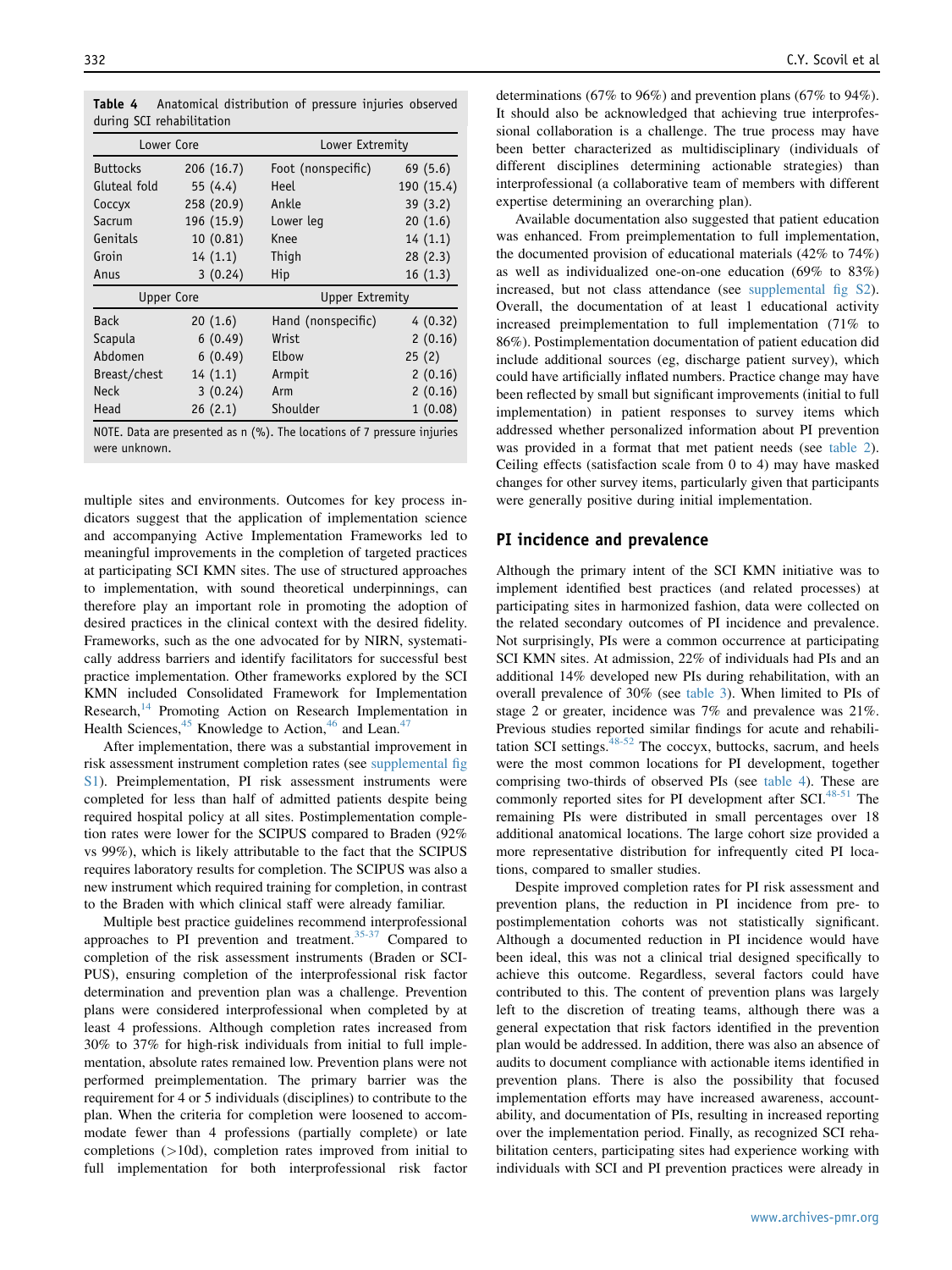place. Although risk assessment and prevention plan formulation are important processes to incorporate into inpatient SCI rehabilitation, the results of the SCI KMN suggest that additional targeted interventions will be required to reduce PI incidence.

It is also important to acknowledge that there is still very little Level I evidence (randomized trials) supporting the efficacy of interventions targeting PI prevention in SCI. $36$  The SCI KMN considered 48 candidate best practices for implementation.<sup>[18](#page-7-0)</sup> After a consensus building process, the best practices selected for implementation had the following evidence levels for PI prevention<sup>36</sup>: complete a structured risk assessment instrument: Level IIa evidence (controlled study); complete an individualized, interprofessional risk assessment and prevention plan: Level IV evidence (expert opinion); and provide structured and individualized PI prevention education to patients: Level III evidence (descriptive study).

Although these practices have been recommended by guidelines, a direct link has yet to be demonstrated between these practices and PI incidence in SCI rehabilitation. In addition, it has become increasingly apparent that the SCIPUS may have signif-icant limitations in the context of SCI.<sup>[53,54](#page-8-0)</sup> Moreover, although the delivery of patient education is a central and essential component of inpatient SCI rehabilitation, its effect on PI incidence might not be apparent until after community reintegration when individuals with SCI are responsible for managing their own care. The work reported here highlights the continued need to strengthen the evidence base underpinning practice guidelines.

#### Building implementation capacity

An important secondary goal of the SCI KMN was the development of implementation capacity, which could be applied to additional activities in the future. Because each site implemented required PI practices, activities were leveraged to enhance implementation capacity for related work (supplemental table S1, available online only at [http://www.archives-pmr.org/\)](http://www.archives-pmr.org/). The expertise developed with PI practices was also applied to the implementation of best practices in pain management after SCI and shared with a new SCI KMN site, the Stan Cassidy Centre for Rehabilitation, Fredericton, New Brunswick, which joined the network in 2015.

#### Study limitations

Implementing best practices across 6 different rehabilitation sites using Active Implementation Frameworks required establishing core components for implementation while allowing sufficient variation to address site-specific capacity and barriers. Customization to the local context was necessary to achieve sustainable implementation; however, this created challenges for across-site evaluation. Despite these limitations, the inclusion of multiple sites, with the accompanying variation, enhances generalizability to other settings considering the implementation of similar practices.

Study data were extracted from health records after discharge, and thus was dependent on the accuracy of clinical documentation, which in turn could contribute to underreporting. Furthermore, this study assessed the completion of a prevention plan at admission; however, day-to-day execution of the prevention plan was not measured. This will be an important consideration for future studies of this nature.

## Conclusions

PI prevention best practices were successfully implemented in 6 SCI inpatient rehabilitation sites participating in the SCI KMN. This was evident in a sustained increase in completion rates for structured risk assessment instruments, as well as interprofessional risk factor determination and accompanying prevention plans at admission to SCI. The rates of and satisfaction with provision of patient education also increased over a 4-year period. Despite these improvements, there was no significant reduction in PI incidence pre- to postimplementation. The experience of the SCI KMN suggest that broad scale implementation of targeted practices can be enhanced through the use of structured implementation frameworks, with strong theoretical underpinnings. Affecting specific outcomes such as PI incidence, however, will require additional interventions. Results from this study highlight an ongoing need to strengthen the evidence base underpinning practice guidelines.

## Supplier

a. SAS 9.2; SAS Institute Inc.

## Keywords

Evidence-based practice; Pressure ulcer; Rehabilitation; Spinal cord injury; Translational research

## Corresponding author

Carol Y. Scovil, PhD, Brain and Spinal Cord Rehabilitation Program, Toronto Rehabilitation Institute-University Health Network, Lyndhurst Center, 520 Sutherland Dr., Toronto, ON M4G 3V9, Canada. E-mail address: [carol.scovil@uhn.ca.](mailto:carol.scovil@uhn.ca)

## Acknowledgments

We wish to acknowledge the contributions, collaborative implementation efforts, and data collection of the entire SCI KMN Group: PI-SJHC: Wolfe D.L., Kras-Dupuis A., Walia S., Guy S.D., Askes H., Casalino A., Fraser C., Paiva M., Miles S. (deceased), Gagliardi J., Orenczuk S., Sommerdyk J., Genereaux M., Jarvis D., Wesenger J., Bloetjes L. TRI-UHN: Flett H.M., Burns A.S., Scovil C.Y., Delparte J.J., Leber D.J., McMillan L.T., Domingo T.M. GRH: Wallace M., Stoesz B., Aguillon G., Koning C., Mumme L., Cwiklewich M., Bayless K., Crouse L., Crocker J., Erickson G., Mark M., Charbonneau R., Lloyd A., Van Doesburg C. FMC: Knox J., Wright P., Mouneimne M., Parmar R., Isaacs T., Reader J., Oga C., Birchall N., McKenzie N., Nicol S. IRGLM: Joly C., Laramée M.T., Robidoux I., Casimir M., Côté S., Lubin C., Lemay J.F. IRDPQ: Beaulieu J., Truchon C., Noreau L., Lemay V., Vachon J., Bélanger D., Proteau F. Stan Cassidy Centre for Rehabilitation: O'Connell C., Savoie J., McCullum S. NIRN: Brown J., Duda M.A. Ontario Neurotrauma Foundation: Bassett-Spiers K., Riopelle R.J., Hsieh J.T., Reinhart-McMillan W. Rick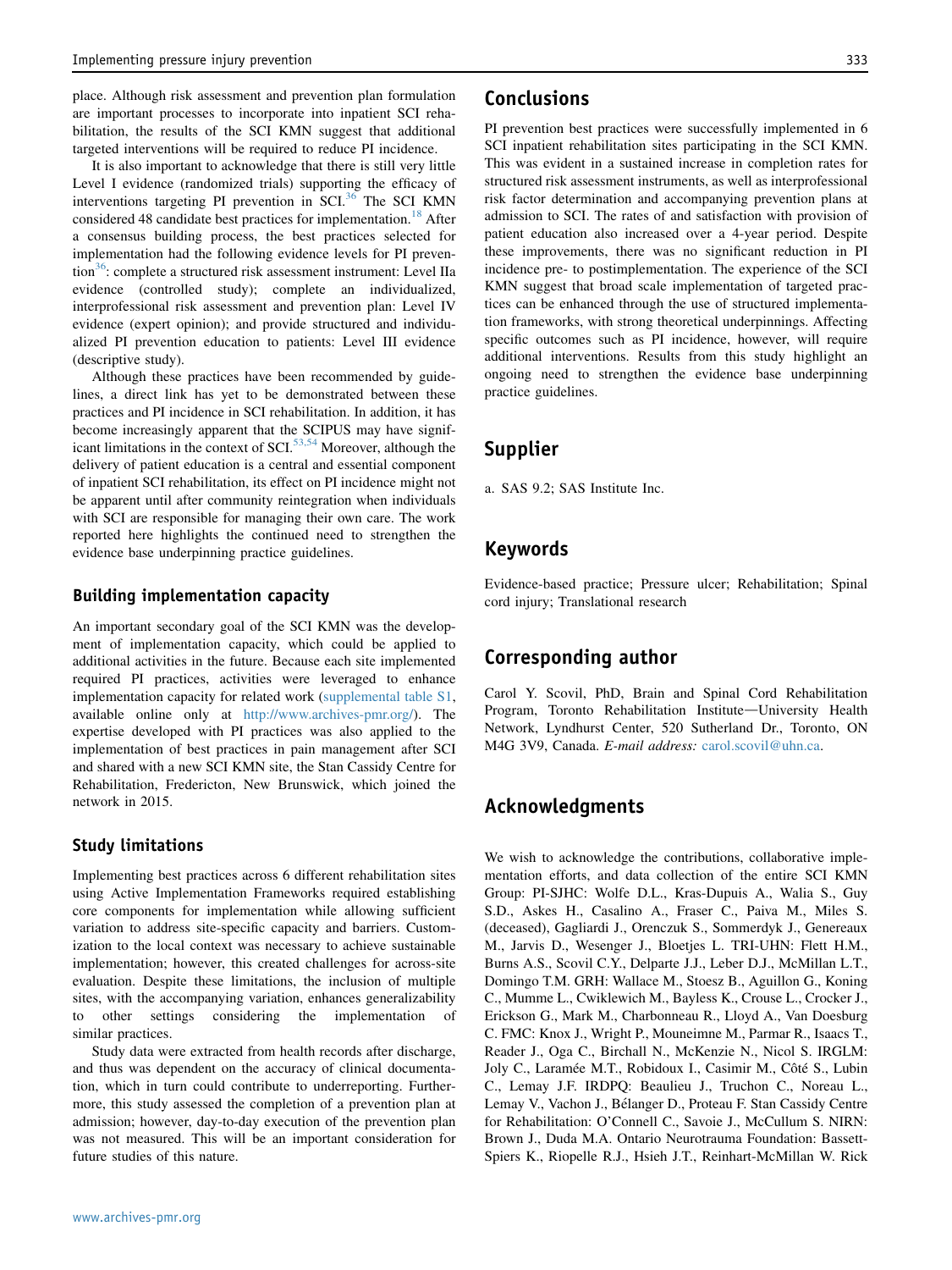<span id="page-7-0"></span>Hansen Institute: Joshi P., Noonan V.K., Humphreys S., Hamilton L., MacIsaac G.

The SCI KMN was funded through a partnership of the Rick Hansen Institute, Ontario Neurotrauma Foundation and Alberta Paraplegic Foundation. Centralized data collection was provided by the Rick Hansen Institute on their Global Research Platform.

## References

- 1. [Chaudoir SR, Dugan AG, Barr CH. Measuring factors affecting](http://refhub.elsevier.com/S0003-9993(18)31447-3/sref1) [implementation of health innovations: a systematic review of struc](http://refhub.elsevier.com/S0003-9993(18)31447-3/sref1)[tural, organizational, provider, patient, and innovation level mea](http://refhub.elsevier.com/S0003-9993(18)31447-3/sref1)[sures. Implement Sci 2013;8:22.](http://refhub.elsevier.com/S0003-9993(18)31447-3/sref1)
- 2. [Balas EA, Boren SA. Managing clinical knowledge for health care](http://refhub.elsevier.com/S0003-9993(18)31447-3/sref2) [improvement. In: Bemmel J, McCray AT, editors. Yearbook of](http://refhub.elsevier.com/S0003-9993(18)31447-3/sref2) [medical informatics 2000: patient-centered systems. Stuttgart, Ger](http://refhub.elsevier.com/S0003-9993(18)31447-3/sref2)[many: Schattauer Verlagsgesellschaft mbH; 2000. p 65-70.](http://refhub.elsevier.com/S0003-9993(18)31447-3/sref2)
- 3. [Morris ZS, Wooding S, Grant J. The answer is 17 years, what is the](http://refhub.elsevier.com/S0003-9993(18)31447-3/sref3) [question: understanding time lags in translational research. J R Soc](http://refhub.elsevier.com/S0003-9993(18)31447-3/sref3) [Med 2011;104:510-20](http://refhub.elsevier.com/S0003-9993(18)31447-3/sref3).
- 4. [Committee on Quality of Health Care in America and Institute of](http://refhub.elsevier.com/S0003-9993(18)31447-3/sref4) [Medicine. Crossing the quality chasm: a new health system for the](http://refhub.elsevier.com/S0003-9993(18)31447-3/sref4) [21st century. Washington, DC: National Academies Press; 2001.](http://refhub.elsevier.com/S0003-9993(18)31447-3/sref4)
- 5. [Burns SP, Nelson AL, Bosshart HT, et al. Implementation of clinical](http://refhub.elsevier.com/S0003-9993(18)31447-3/sref5) [practice guidelines for prevention of thromboembolism in spinal cord](http://refhub.elsevier.com/S0003-9993(18)31447-3/sref5) [injury. J Spinal Cord Med 2005;28:33-42.](http://refhub.elsevier.com/S0003-9993(18)31447-3/sref5)
- 6. [Goetz LL, Nelson AL, Guihan M, et al. Provider adherence to](http://refhub.elsevier.com/S0003-9993(18)31447-3/sref6) [implementation of clinical practice guidelines for neurogenic bowel in](http://refhub.elsevier.com/S0003-9993(18)31447-3/sref6) [adults with spinal cord injury. J Spinal Cord Med 2005;28:394-406.](http://refhub.elsevier.com/S0003-9993(18)31447-3/sref6)
- 7. [Guihan M, Bosshart HT, Nelson A. Lessons learned in implementing](http://refhub.elsevier.com/S0003-9993(18)31447-3/sref7) [SCI clinical practice guidelines. SCI Nurs 2004;21:136-42.](http://refhub.elsevier.com/S0003-9993(18)31447-3/sref7)
- 8. [Clarke HF, Bradley C, Whytock S, Handfield S, van der Wal R,](http://refhub.elsevier.com/S0003-9993(18)31447-3/sref8) [Gundry S. Pressure ulcers: implementation of evidence-based](http://refhub.elsevier.com/S0003-9993(18)31447-3/sref8) [nursing practice. J Adv Nurs 2005;49:578-90](http://refhub.elsevier.com/S0003-9993(18)31447-3/sref8).
- 9. [de Groot S, Bevers G, Post MW, Woldring FA, Mulder DG, van der](http://refhub.elsevier.com/S0003-9993(18)31447-3/sref9) [Woude LH. Effect and process evaluation of implementing stan](http://refhub.elsevier.com/S0003-9993(18)31447-3/sref9)[dardized tests to monitor patients in spinal cord injury rehabilitation.](http://refhub.elsevier.com/S0003-9993(18)31447-3/sref9) [Disabil Rehabil 2010;32:588-97](http://refhub.elsevier.com/S0003-9993(18)31447-3/sref9).
- 10. [Oxman AD, Thomson MA, Davis DA, Haynes RB. No magic bullets:](http://refhub.elsevier.com/S0003-9993(18)31447-3/sref10) [a systematic review of 102 trials of interventions to improve pro](http://refhub.elsevier.com/S0003-9993(18)31447-3/sref10)[fessional practice. CMAJ 1995;153:1423-31.](http://refhub.elsevier.com/S0003-9993(18)31447-3/sref10)
- 11. [Noonan VK, Wolfe DL, Thorogood NP, et al. Knowledge translation](http://refhub.elsevier.com/S0003-9993(18)31447-3/sref11) [and implementation in spinal cord injury: a systematic review. Spinal](http://refhub.elsevier.com/S0003-9993(18)31447-3/sref11) [Cord 2014;52:578-87.](http://refhub.elsevier.com/S0003-9993(18)31447-3/sref11)
- 12. [Fixsen DL, Naoom SF, Blase KA, Friedman RM, Wallace F.](http://refhub.elsevier.com/S0003-9993(18)31447-3/sref12) [Implementation research: a synthesis of the literature. Tampa:](http://refhub.elsevier.com/S0003-9993(18)31447-3/sref12) [University of South Florida, Louis de la Parte Florida Mental](http://refhub.elsevier.com/S0003-9993(18)31447-3/sref12) [Health Institute, The National Implementation Research Network;](http://refhub.elsevier.com/S0003-9993(18)31447-3/sref12) [2005](http://refhub.elsevier.com/S0003-9993(18)31447-3/sref12).
- 13. [Ogden T, Bjornebekk G, Kjobli J, et al. Measurement of implementation](http://refhub.elsevier.com/S0003-9993(18)31447-3/sref13) [components ten years after a nationwide introduction of empirically](http://refhub.elsevier.com/S0003-9993(18)31447-3/sref13) [supported programs–a pilot study. Implement Sci 2012;7:49](http://refhub.elsevier.com/S0003-9993(18)31447-3/sref13).
- 14. [Damschroder LJ, Aron DC, Keith RE, Kirsh SR, Alexander JA,](http://refhub.elsevier.com/S0003-9993(18)31447-3/sref14) [Lowery JC. Fostering implementation of health services research](http://refhub.elsevier.com/S0003-9993(18)31447-3/sref14) [findings into practice: a consolidated framework for advancing](http://refhub.elsevier.com/S0003-9993(18)31447-3/sref14) [implementation science. Implement Sci 2009;4:50.](http://refhub.elsevier.com/S0003-9993(18)31447-3/sref14)
- 15. [Nilsen P. Making sense of implementation theories, models and](http://refhub.elsevier.com/S0003-9993(18)31447-3/sref15) [frameworks. Implement Sci 2015;10:53](http://refhub.elsevier.com/S0003-9993(18)31447-3/sref15).
- 16. [Bauer MS, Damschroder L, Hagedorn H, Smith J, Kilbourne AM. An](http://refhub.elsevier.com/S0003-9993(18)31447-3/sref16) [introduction to implementation science for the non-specialist. BMC](http://refhub.elsevier.com/S0003-9993(18)31447-3/sref16) [Psychol 2015;3:32.](http://refhub.elsevier.com/S0003-9993(18)31447-3/sref16)
- 17. Brown J, Mumme L, Guy SD, et al. Informing implementation: a practical guide to implementing new practice as informed by the experiences of the SCI KMN. Available at: [http://onf.org/documents/](http://onf.org/documents/other-documents-and-resources/sci-kmn-implementation-guide) [other-documents-and-resources/sci-kmn-implementation-guide](http://onf.org/documents/other-documents-and-resources/sci-kmn-implementation-guide). Accessed January 12, 2018.
- 18. [Duda MA, Riopelle RJ, Brown J. From theory to practice: an illus](http://refhub.elsevier.com/S0003-9993(18)31447-3/sref18)[trative case for selecting evidence-based practices and building](http://refhub.elsevier.com/S0003-9993(18)31447-3/sref18) [implementation capacity in three Canadian health jurisdictions. Evid](http://refhub.elsevier.com/S0003-9993(18)31447-3/sref18) [Policy 2014;10:565-77](http://refhub.elsevier.com/S0003-9993(18)31447-3/sref18).
- 19. [Scovil CY, Flett HM, McMillan LT, et al. The application of](http://refhub.elsevier.com/S0003-9993(18)31447-3/sref19) [implementation science for pressure ulcer prevention best practices](http://refhub.elsevier.com/S0003-9993(18)31447-3/sref19) [in an inpatient spinal cord injury rehabilitation program. J Spinal](http://refhub.elsevier.com/S0003-9993(18)31447-3/sref19) [Cord Med 2014;37:589-97](http://refhub.elsevier.com/S0003-9993(18)31447-3/sref19).
- 20. [Fixsen D, Blase K, Naoom S, Duda M. Implementation drivers:](http://refhub.elsevier.com/S0003-9993(18)31447-3/sref20) [assessing best practices. Chapel Hill, NC: University of North Car](http://refhub.elsevier.com/S0003-9993(18)31447-3/sref20)[olina at Chapel Hill; 2013.](http://refhub.elsevier.com/S0003-9993(18)31447-3/sref20)
- 21. [Hopkins A, Dealey C, Bale S, Defloor T, Worboys F. Patient stories](http://refhub.elsevier.com/S0003-9993(18)31447-3/sref21) [of living with a pressure ulcer. J Adv Nurs 2006;56:345-53.](http://refhub.elsevier.com/S0003-9993(18)31447-3/sref21)
- 22. [Jackson J, Carlson M, Rubayi S, et al. Qualitative study of principles](http://refhub.elsevier.com/S0003-9993(18)31447-3/sref22) [pertaining to lifestyle and pressure ulcer risk in adults with spinal](http://refhub.elsevier.com/S0003-9993(18)31447-3/sref22) [cord injury. Disabil Rehabil 2010;32:567-78](http://refhub.elsevier.com/S0003-9993(18)31447-3/sref22).
- 23. [Langemo DK, Melland H, Hanson D, Olson B, Hunter S. The lived](http://refhub.elsevier.com/S0003-9993(18)31447-3/sref23) [experience of having a pressure ulcer: a qualitative analysis. Adv](http://refhub.elsevier.com/S0003-9993(18)31447-3/sref23) [Skin Wound Care 2000;13:225-35.](http://refhub.elsevier.com/S0003-9993(18)31447-3/sref23)
- 24. [Bennett G, Dealey C, Posnett J. The cost of pressure ulcers in the](http://refhub.elsevier.com/S0003-9993(18)31447-3/sref24) [UK. Age Ageing 2004;33:230-5](http://refhub.elsevier.com/S0003-9993(18)31447-3/sref24).
- 25. [Chan BC, Nanwa N, Mittmann N, Bryant D, Coyte PC,](http://refhub.elsevier.com/S0003-9993(18)31447-3/sref25) [Houghton PE. The average cost of pressure ulcer management in a](http://refhub.elsevier.com/S0003-9993(18)31447-3/sref25) [community dwelling spinal cord injury population. Int Wound J](http://refhub.elsevier.com/S0003-9993(18)31447-3/sref25) [2013;10:431-40](http://refhub.elsevier.com/S0003-9993(18)31447-3/sref25).
- 26. [Mittmann N, Chan BC, Craven BC, Isogai PK, Houghton P. Evalu](http://refhub.elsevier.com/S0003-9993(18)31447-3/sref26)[ation of the cost-effectiveness of electrical stimulation therapy for](http://refhub.elsevier.com/S0003-9993(18)31447-3/sref26) [pressure ulcers in spinal cord injury. Arch Phys Med Rehabil 2011;](http://refhub.elsevier.com/S0003-9993(18)31447-3/sref26) [92:866-72](http://refhub.elsevier.com/S0003-9993(18)31447-3/sref26).
- 27. [Pancorbo-Hidalgo PL, Garcia-Fernandez FP, Lopez-Medina IM,](http://refhub.elsevier.com/S0003-9993(18)31447-3/sref27) [Alvarez-Nieto C. Risk assessment scales for pressure ulcer preven](http://refhub.elsevier.com/S0003-9993(18)31447-3/sref27)[tion: a systematic review. J Adv Nurs 2006;54:94-110](http://refhub.elsevier.com/S0003-9993(18)31447-3/sref27).
- 28. [Byrne DW, Salzberg CA. Major risk factors for pressure ulcers in the](http://refhub.elsevier.com/S0003-9993(18)31447-3/sref28) [spinal cord disabled: a literature review. Spinal Cord 1996;34:255-63.](http://refhub.elsevier.com/S0003-9993(18)31447-3/sref28)
- 29. [Redelings MD, Lee NE, Sorvillo F. Pressure ulcers: more lethal than](http://refhub.elsevier.com/S0003-9993(18)31447-3/sref29) [we thought? Adv Skin Wound Care 2005;18:367-72](http://refhub.elsevier.com/S0003-9993(18)31447-3/sref29).
- 30. [Centers for Medicare and Medicaid Services. Medicare program:](http://refhub.elsevier.com/S0003-9993(18)31447-3/sref30) [changes to the hospital inpatient prospective payment systems and](http://refhub.elsevier.com/S0003-9993(18)31447-3/sref30) [fiscal year 2009 rates; payments for graduate medical education in](http://refhub.elsevier.com/S0003-9993(18)31447-3/sref30) [certain emergency situations; changes to disclosure of physician](http://refhub.elsevier.com/S0003-9993(18)31447-3/sref30) [ownership in hospitals and physician self-referral rules; updates to](http://refhub.elsevier.com/S0003-9993(18)31447-3/sref30) [the long-term care prospective payment system; updates to certain](http://refhub.elsevier.com/S0003-9993(18)31447-3/sref30) [IPPS-excluded hospitals; and collection of information regarding](http://refhub.elsevier.com/S0003-9993(18)31447-3/sref30) [financial relationships between hospitals. Final rules. Fed Regist](http://refhub.elsevier.com/S0003-9993(18)31447-3/sref30) [2008;73:48433-9084](http://refhub.elsevier.com/S0003-9993(18)31447-3/sref30).
- 31. Agency for Healthcare Research and Quality, Berlowitz D, Van-Deusen Lukas C, Parker V, et al. Preventing pressure ulcers in hospitals: a toolkit for improving quality of care 2011. Available at: [http://www.ahrq.gov/professionals/systems/hospital/pressureulcertool](http://www.ahrq.gov/professionals/systems/hospital/pressureulcertoolkit/index.html) [kit/index.html](http://www.ahrq.gov/professionals/systems/hospital/pressureulcertoolkit/index.html). Accessed September 9, 2016.
- 32. [Nguyen KH, Chaboyer W, Whitty JA. Pressure injury in Australian](http://refhub.elsevier.com/S0003-9993(18)31447-3/sref32) [public hospitals: a cost-of-illness study. Aust Health Rev 2015;39:](http://refhub.elsevier.com/S0003-9993(18)31447-3/sref32) [329-36.](http://refhub.elsevier.com/S0003-9993(18)31447-3/sref32)
- 33. [Saliba D, Rubenstein LV, Simon B, et al. Adherence to pressure ulcer](http://refhub.elsevier.com/S0003-9993(18)31447-3/sref33) [prevention guidelines: implications for nursing home quality. J Am](http://refhub.elsevier.com/S0003-9993(18)31447-3/sref33) [Geriatr Soc 2003;51:56-62](http://refhub.elsevier.com/S0003-9993(18)31447-3/sref33).
- 34. [Sharp C, Burr G, Broadbent M, Cummins M, Casey H, Merriman A.](http://refhub.elsevier.com/S0003-9993(18)31447-3/sref34) [Pressure ulcer prevention and care: a survey of current practice. J](http://refhub.elsevier.com/S0003-9993(18)31447-3/sref34) [Qual Clin Pract 2000;20:150-7.](http://refhub.elsevier.com/S0003-9993(18)31447-3/sref34)
- 35. [Consortium for Spinal Cord Medicine. Pressure ulcer prevention and](http://refhub.elsevier.com/S0003-9993(18)31447-3/sref35) [treatment following spinal cord injury: a clinical practice guideline](http://refhub.elsevier.com/S0003-9993(18)31447-3/sref35) [for health-care professionals. J Spinal Cord Med 2001;24\(Suppl 1\):](http://refhub.elsevier.com/S0003-9993(18)31447-3/sref35) [S40-101](http://refhub.elsevier.com/S0003-9993(18)31447-3/sref35).
- 36. Houghton PE, Campbell KE; CPG Panel. Canadian best practice guidelines for the prevention and management of pressure ulcers in people with spinal cord injury. Available at: [http://onf.org/system/](http://onf.org/system/attachments/168/original/Pressure_Ulcers_Best_Practice_Guideline_Final_web4.pdf) [attachments/168/original/Pressure\\_Ulcers\\_Best\\_Practice\\_Guideline\\_](http://onf.org/system/attachments/168/original/Pressure_Ulcers_Best_Practice_Guideline_Final_web4.pdf) [Final\\_web4.pdf.](http://onf.org/system/attachments/168/original/Pressure_Ulcers_Best_Practice_Guideline_Final_web4.pdf) Acccessed January 12, 2018.